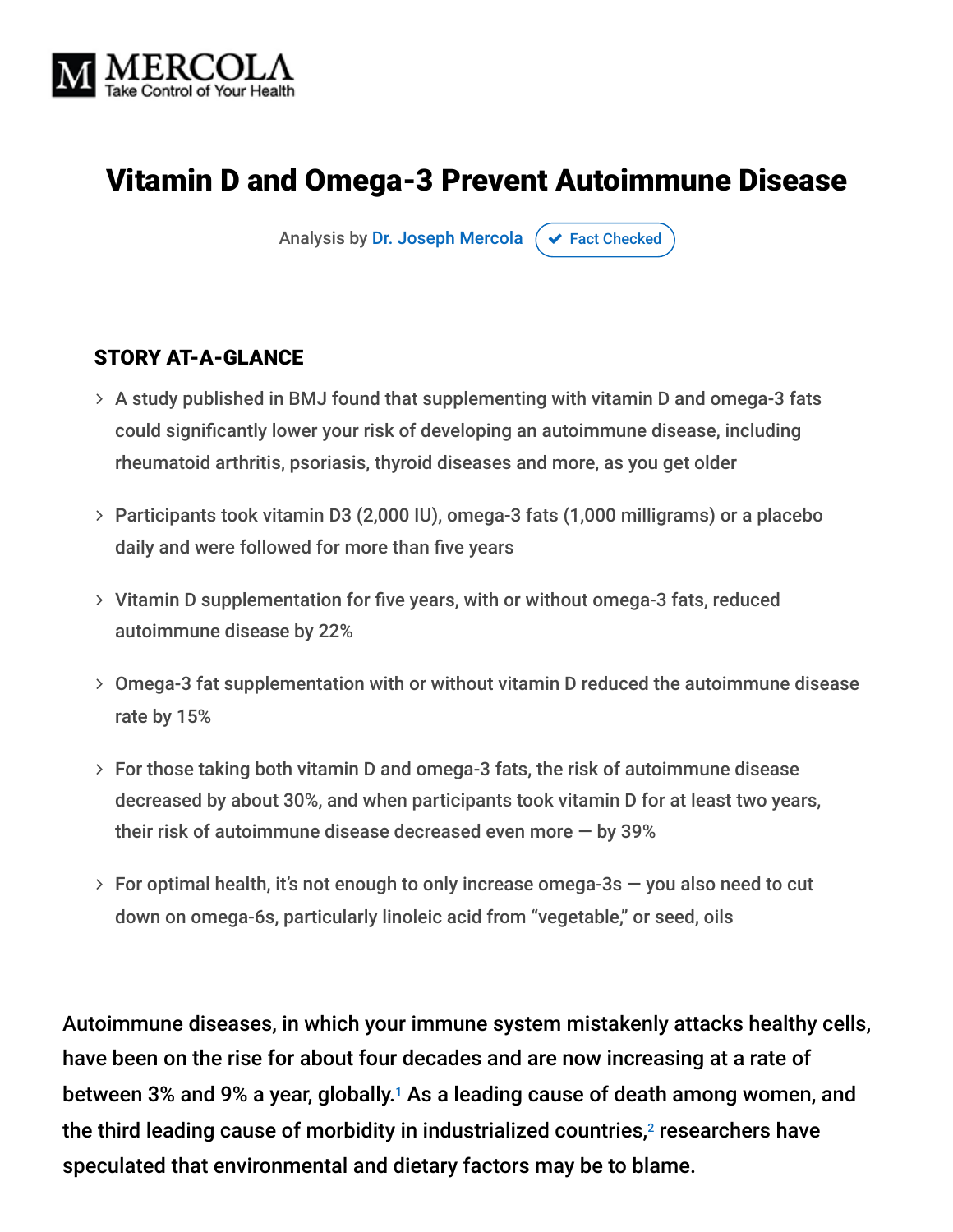"Human genetics hasn't altered over the past few decades," James Lee, a scientist with London's Francis Crick Institute, told The Guardian. "So something must be changing in the outside world in a way that is increasing our predisposition to autoimmune disease." 3

Changes in levels of vitamin D and omega-3 could be among them, and a study published in The BMJ suggests that supplementing with these compounds could significantly lower your risk of developing an autoimmune disease, including rheumatoid arthritis, psoriasis, thyroid diseases and more, as you get older. 4

## Vitamin D and Omega-3 Lower Autoimmune Disease Risk

Researchers from Brigham and Women's Hospital, Harvard Medical School, used data from the vitamin D and omega-3 trial (VITAL), which involved 25,871 participants aged 50 (men) or 55 (women) and older, to investigate whether vitamin D and omega-3 fats from marine sources reduce the risk of autoimmune disease.

Participants took vitamin D3 (2,000 IU), omega-3 fats (1,000 milligrams) or a placebo daily and were followed for more than five years. They self-reported all autoimmune diseases that were diagnosed during the study period, and those taking vitamin D and/or omega-3s had a lower risk.

"Vitamin D supplementation for five years, with or without omega-3 fatty acids, reduced autoimmune disease by 22%, while omega-3 fatty acid supplementation with or without vitamin D reduced the autoimmune disease rate by 15% (not statistically significant)," the researchers wrote. 5

For those taking both vitamin D and omega-3 fats, the risk of autoimmune disease decreased by about 30%.<sup>6</sup> Further, when participants took vitamin D for at least two years, their risk of autoimmune disease decreased even more  $-$  by 39%. $^{\rm 7}$ 

Vitamin D's involvement in inflammation and both acquired and innate immune responses may explain why it appears to beneficial for preventing autoimmune diseases.<sup>8</sup> Vitamin D receptors are present in nearly all cells of the human immune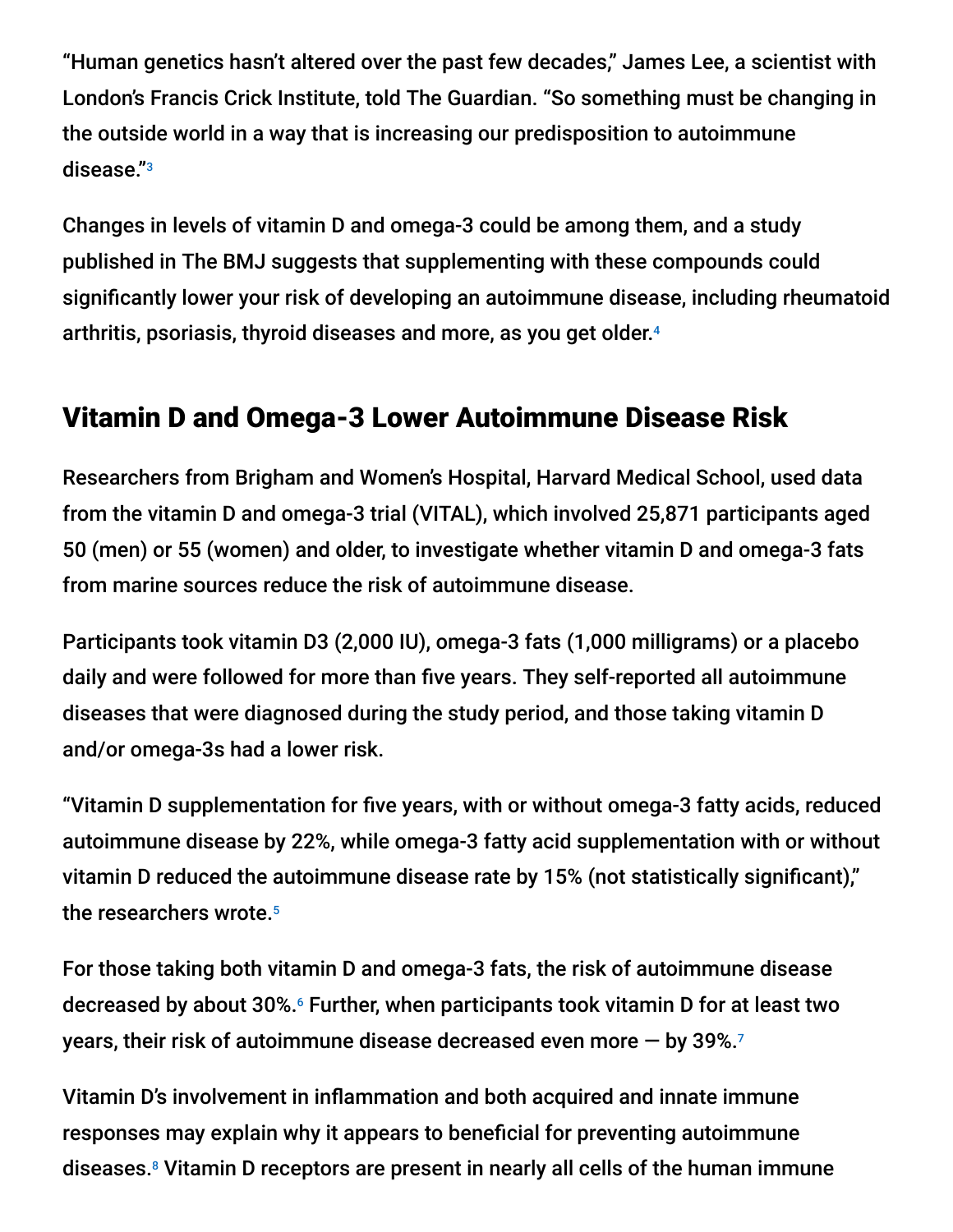system, including monocytes/macrophages, T cells, B cells, natural killer cells and dendritic cells.

Vitamin D has multiple actions on the immune system, including enhancing the production of antimicrobial peptides by immune cells, reducing damaging proinflammatory cytokines and promoting the expression of anti-inflammatory cytokines.<sup>9</sup> Likewise, the omega-3 fats eicosapentaenoic acid (EPA) and docosahexaenoic acid (DHA) inhibit the production of C-reactive protein and inflammatory cytokines, and are known to help resolve inflammation. 10

Study author Dr. Karen Costenbader, lupus program director at Brigham and Women's Hospital, explained that the findings are so powerful, she can now answer one of her patients' most common questions — "Which vitamins or supplements do you recommend?" She said: 11

*"This was a question that my colleagues and I set out to answer in the Autoimmune Disease Prevention ancillary study in the VITAL trial.*

*Now, when my patients, colleagues, or friends ask me, I can point to our research findings, which suggest that for women age 55 years and older, and men 50 years and older, marine omega-3 fatty acids (fish oil) 1000 mg a day, and vitamin D 2000 IU a day — the doses used in VITAL — lead to a 22% reduction in all autoimmune diseases with vitamin D, and a 15% reduction in the same with fish oil supplementation over 5.3 years of randomized follow-up.*

*In the trial, these supplements were prescription grade and underwent rigorous quality testing. They were safe and well tolerated and no increase in adverse events was found."*

### Low Omega-3 and Vitamin D Worsen COVID Outcomes

Ensuring you have optimal levels of omega-3 and vitamin D is a smart health move that will lower your risk of numerous diseases — not only autoimmune disorders. COVID-19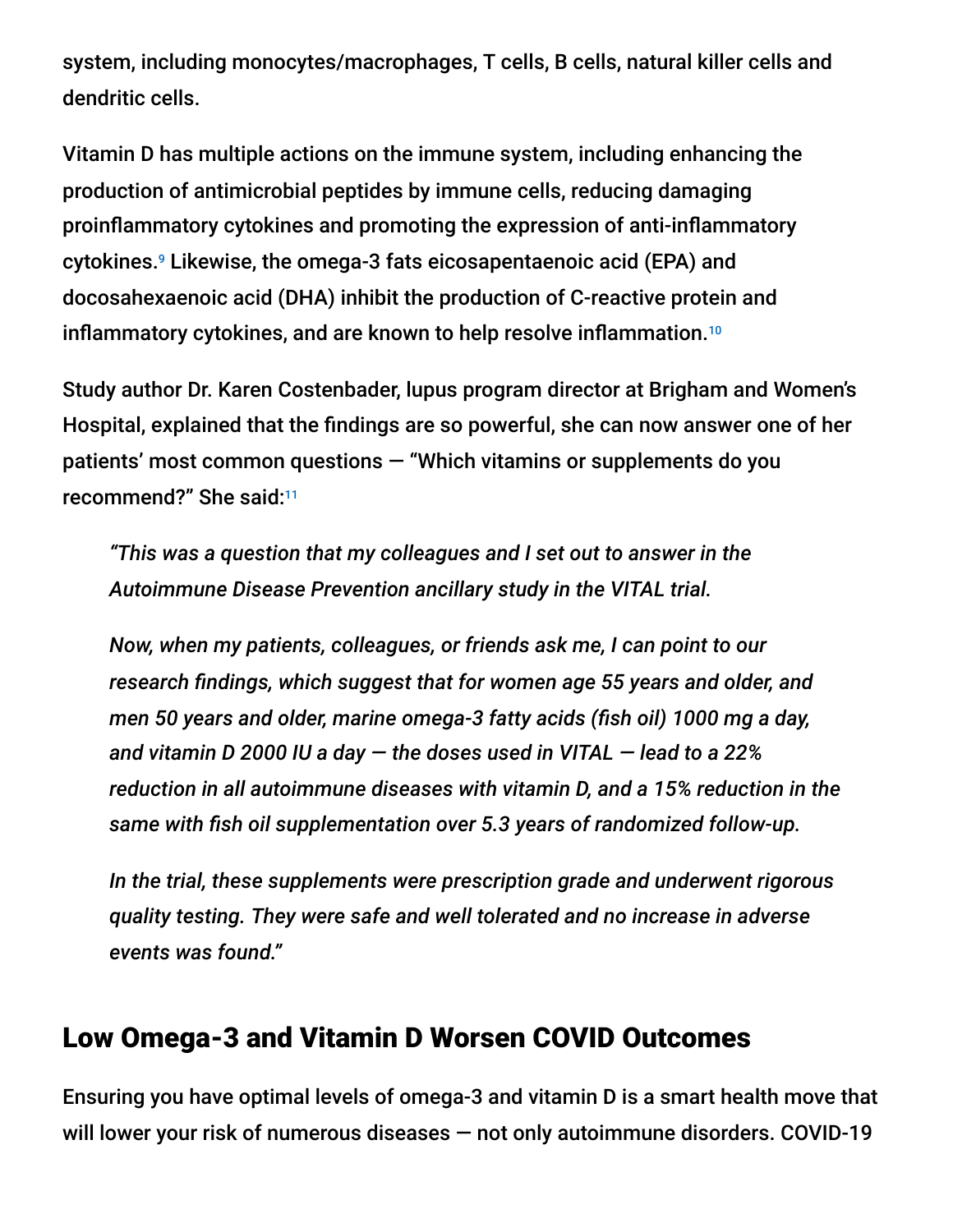is among them. A study published in January 2021 evaluated 100 individuals' omega-3 index and compared that against their COVID-19 outcomes. 12

The omega-3 Index is a measure of the amount of EPA and DHA in the membranes of your red blood cells (RBCs). Your index is expressed as a percent of your total RBC fatty acids. The omega-3 index has been validated as a stable, long-term marker of your omega-3 status, and it reflects your tissue levels of EPA and DHA.

An omega-3 index over  $8\%$ <sup>13</sup> is associated with the lowest risk of death from heart disease, while an index below 4% places you at the highest risk of heart disease-related mortality. However, it may also be predictive of COVID-19 outcomes.

After separating blood samples from the highest to lowest quartiles, they found there was only one death  $-$  a 66-year-old man who was admitted with a do-not-resuscitate order — in the group in which the omega-3 index measured 5.7% or greater. Within the other three quartiles, a total of 17% of the patients died.

When compared against older age, the researchers found the risk of death from COVID-19 in individuals who had lower levels of omega-3 fatty acids was at least as predictive as being 10 years older. Regarding vitamin D, in a meta-analysis of two data sets, a strong correlation was found between SARS-CoV-2 death rate and vitamin D level, such that mortality decreased significantly once vitamin D levels reached 30 ng/mL. 14

Further, the researchers noted, "our analysis shows that the correlation for the combined datasets intersects the axis at approximately 50 ng/mL, which suggests that this vitamin D3 blood level may prevent any excess mortality."<sup>15</sup> Having a level below 20 ng/mL was associated with a 19.12 times higher risk of death, and a "majority of the COVID-19 cases with insufficient and deficient Vitamin D status died," they added. 16

### Important for Heart Health, Too

Omega-3s and vitamin D are two major players in a healthy heart, adding to the many reasons why you don't want to be deficient. I firmly believe an omega-3 index test is one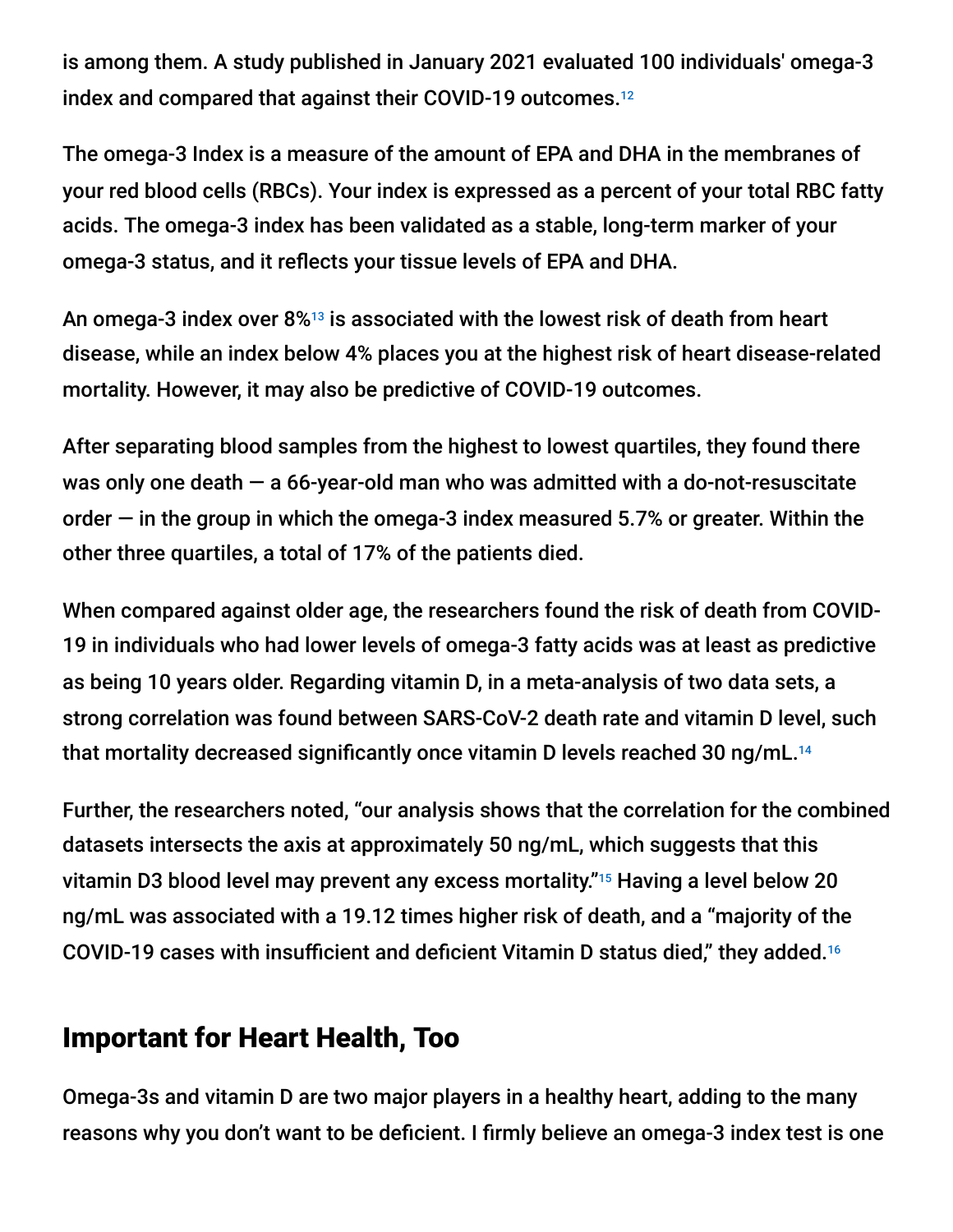of the most important annual health screens that everyone needs, and it's a more important predictor of your heart disease risk than your cholesterol levels.

In fact, research supported by the National Institutes of Health suggests that an omega-3 test is a good predictor of overall health and all-cause mortality.<sup>17,18</sup> The study measured the omega-3 index in 2,500 participants and found that those with the highest omega-3 index had lower risks of heart problems and lower total mortality. Cholesterol levels, however, were not similarly related.

"When baseline serum cholesterol levels were substituted for the Omega-3 Index in the same multi-variable models," lead author William Harris, Ph.D., said, "the former was not significantly associated with any of the tracked outcomes whereas the latter was related to four of the five outcomes assessed." 19

Vitamin D also plays a role in heart disease, as it improves circulation and may be beneficial for high blood pressure. In addition, due to its effects on endothelial function, vitamin D may also help improve or prevent heart failure, heart attack, vasculopathy, stroke and diabetes.<sup>20</sup>

# Why Cutting Down on Omega-6 Is so Important

Supplementing with omega-3 fats, or increasing your intake of omega-3-rich foods, is important, but it's not enough to reach optimal health. This is because most Americans are consuming so many omega-6 fats that it's throwing the important omega-6 to omega-3 ratio completely off balance.

Your omega-6 to omega-3 ratio should be about 1-to-1 or possibly up to 4-to-1, but simply increasing your omega-3 intake won't be enough to counteract the damage done by excessive omega-6s. You really need to minimize the omega-6 to prevent damage from taking place.

Industrially processed seed oils, often referred to as "vegetable oils," are at the root of the problem. Linoleic acid is the primary fatty acid found in these polyunsaturated fatty acids (PUFAs) and accounts for about 80% of the fatty acid composition of vegetable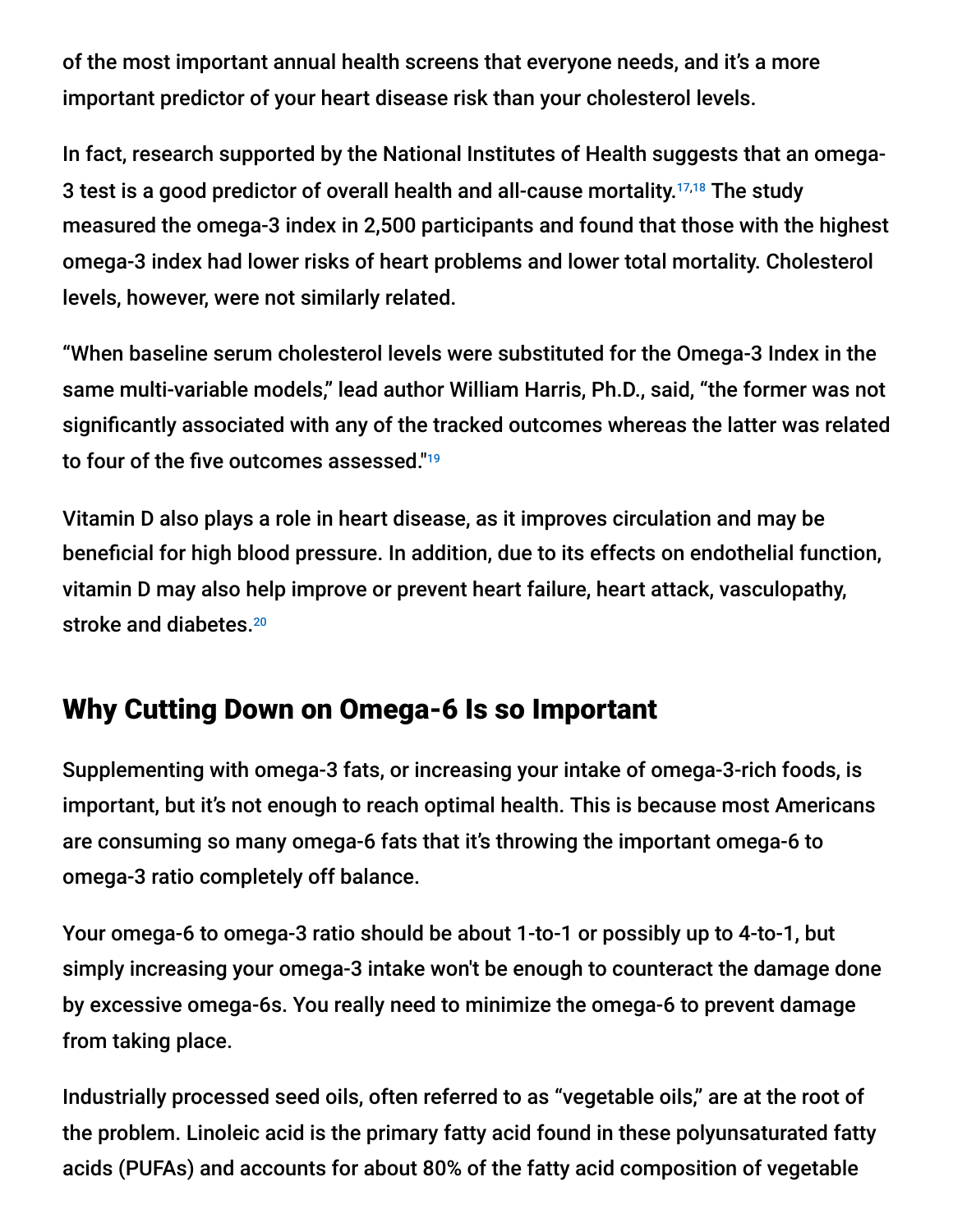oils. Linoleic acid drives chronic diseases because, once it's oxidized as it is in most processed foods, it degenerates into oxidized linoleic acid metabolites (OXLAMs).

OXLAMs are cytotoxic, genotoxic, mutagenic, carcinogenic, atherogenic and thrombogenic, $^{21}$  so reducing them is key to protecting your health and reaping the full benefits that omega-3s have to offer.

Ideally, consider cutting linoleic acid (LA) down to 2 or 3 grams per day, which is close to what our ancestors used to get before all of these chronic health conditions, including obesity, diabetes, heart disease and cancer, became widespread. This means eliminating all of the following oils:

| Soy              | Corn             | Canola |
|------------------|------------------|--------|
| <b>Safflower</b> | <b>Sunflower</b> | Peanut |

Other high-LA foods include chips fried in vegetable oil, commercial salad dressings and sauces, virtually all processed foods and any fried fast food, such as french fries. As an added bonus, cutting out fast foods and processed foods is also key for reducing autoimmune disorders. It's recently been suggested, for instance, that changes in our microbiomes caused by fast-food diets are triggering autoimmune diseases. $^\mathrm{22}$ 

The take-home message is this: In addition to increasing your omega-3s, you also need to decrease your omega- $6$  – particularly linoleic acid from seed oils.

# How Much Vitamin D Do You Need?

It's possible to optimize your vitamin D levels via sensible sun exposure, and this is ideal, as it's becoming increasingly recognized that there are many benefits to sun exposure even aside from vitamin D. However, if this isn't an option for you due to your location or lifestyle, then daily vitamin D3 supplementation of up to 10,000 units may be needed to reach a vitamin D level of 40 to 60 ng/mL.